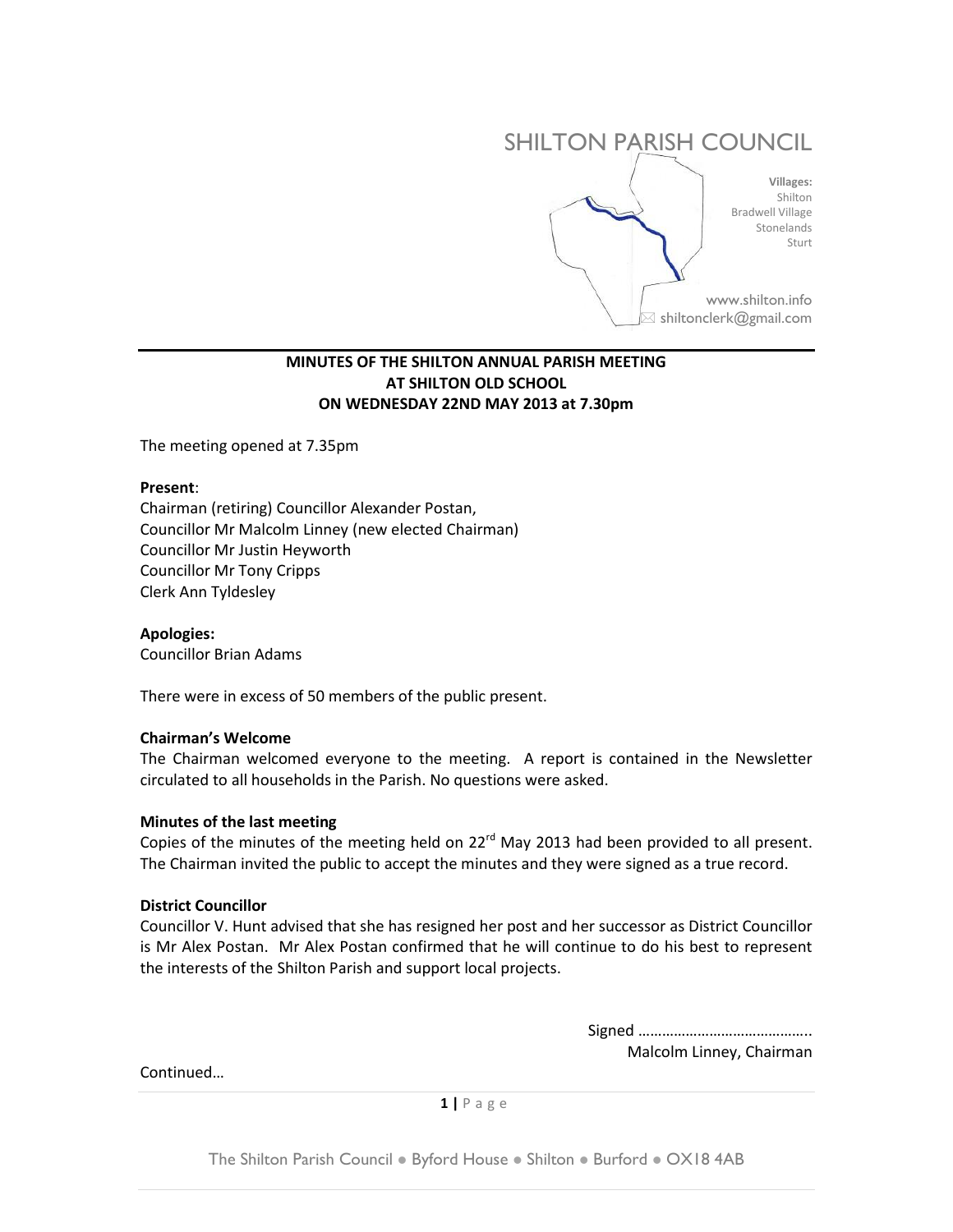A presentation, on behalf of Shilton Parish Council, was made to Miss V. Hunt. The Council thanked her for all her hard work on behalf of the Shilton Parish Council and its community. The Chairman also gave a special thank you for her support regarding the implementation of Speed Indication signs and Weight Restriction Orders. He also recognised her invaluable input and work with the Shilton Flood Defence Group.

# **County Councillor**

Mr Neil Owen reported that:

- Little money available and estimated OCC will have spent £220m by the end of its term.
- The School Transport 2015 plan had now been implemented
- Already agreed to give an allowance of £1000 from new April 2014 budget and will be paid direct into our bank.
- He will continue to support the Flood Defence Fund.

He gave apologies from Mark Kemp, Highways, who could not attend the meeting and stressed there is a commitment regarding the problem of HGVs, in the Burford/Shilton area.

**Question from the floor** concerning Weight restriction (David Hedges)

Why it taken 18 months? What can be done to speed up the process? **Answer**:

Cllr Owen has a meeting with the responsible officer tomorrow and agreed the progress has been slow. Cllr V. Hunt has chased up the signs and they are now ordered and should be delivered mid-June. Cllr Owen agreed to chase this.

# **Question from the floor: (David Bridges)**

Oxfordshire County Council has planned a 2% addition to Council tax, with a similar increase next year and 3% year after that. Is this the case?

Neil Own could not answer that but will respond with the correct information.

#### . **Report from the Welfare Fund**

Cllr M Linney reported as of  $13<sup>th</sup>$  December 2013 the accounts stood at:

| £6067.00 |
|----------|
| £2.00    |
| £1240.00 |
|          |

**Total for 2103** £5043.00

- 1. £2k was allocated for improvements to allotment field boundaries which need to be reinstated
- 2. £400 set aside for registration charge for the allotment field.

## **Value of the fund:**

| Investments | £16k |
|-------------|------|
| In the Bank | f 5k |
| Total       | f22k |

Signed …………………………………….. Malcolm Linney, Chairman

## **Continued….**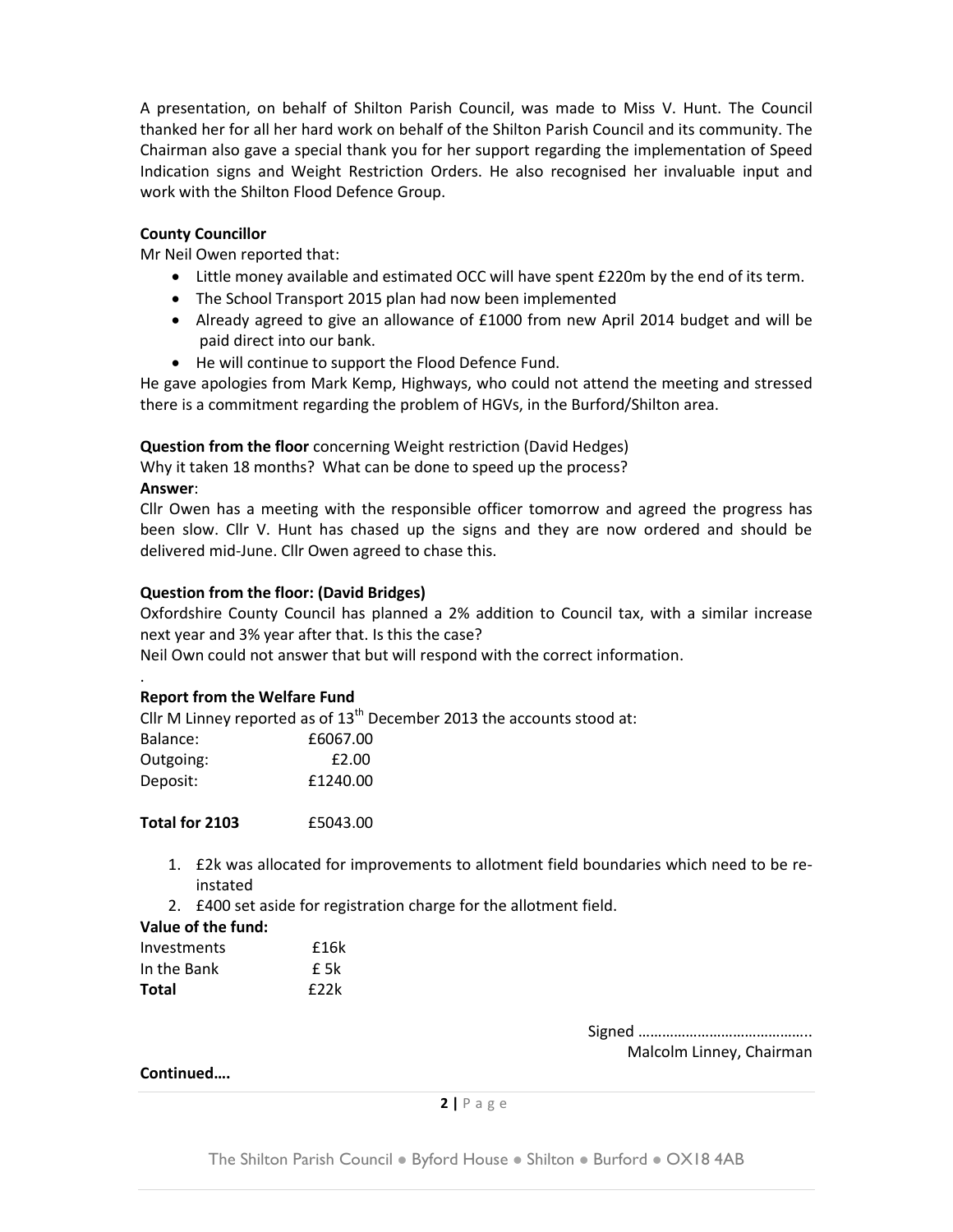Cllr M Linney agreed that interest on this account was minimal and he is looking at different investment opportunities.

# **Question from the floor:**

What are we spending £2k on?

## **Answer**:

- 1. Dry stone walling and boundary measures i.e. planting hedging.
- 2. Installation of two new gates: single one at Hen and Chick Lane and a double at the corner of Alvescot Lane and Hen and Chick Lane.

## **Question:**

Is there a plan to re-instate allotments?

## **Answer:**

Cllr A Postan suggested the Circulation of the SWT Aims and Objectives.

Cllr Malcolm Linney stated that the trust was originally set up, as a result of bequests, to look after the needs of the poor and education of children of the parish.

There will be a field rent review in 2015.

# **Shilton Conservation Trust**

Set up in 1992, John Clewith said to investigate inappropriate developments and that the fund now stood at £12576.47.

Nothing else to report

## **Open Forum**

The floor was given to Justine Garbot who represents the Stop Carterton West Group. She discussed the adverse effects to the local communities should this be passed by WOCC and OCC. **Her main concerns are:**

## **1. Increased Traffic**

The reports states that there should not be an increase in traffic within the Shilton area. .However, a study had been carried out along Alvescott Lane and 3000 cars a day each way were currently using the Lane. This could increase to 8000 cars each way per day.

## **2. Flooding**

The report claims that the developers have considered reducing the effects of adverse weather conditions by a better flood modelling to include ponds to capture water.

However she expressed concern that they will not be sufficient to reduce the flood risk as the wells in the area were already full in January.

## **3. Timescales**

The time frame is tight as WODC need to double their original estimate for new housing because of the national house building target.We must keep protesting.

The chairman thanked Justine for her input and agreed a sum of £250.00 to be given to their funds.

> Signed …………………………………….. Malcolm Linney, Chairman